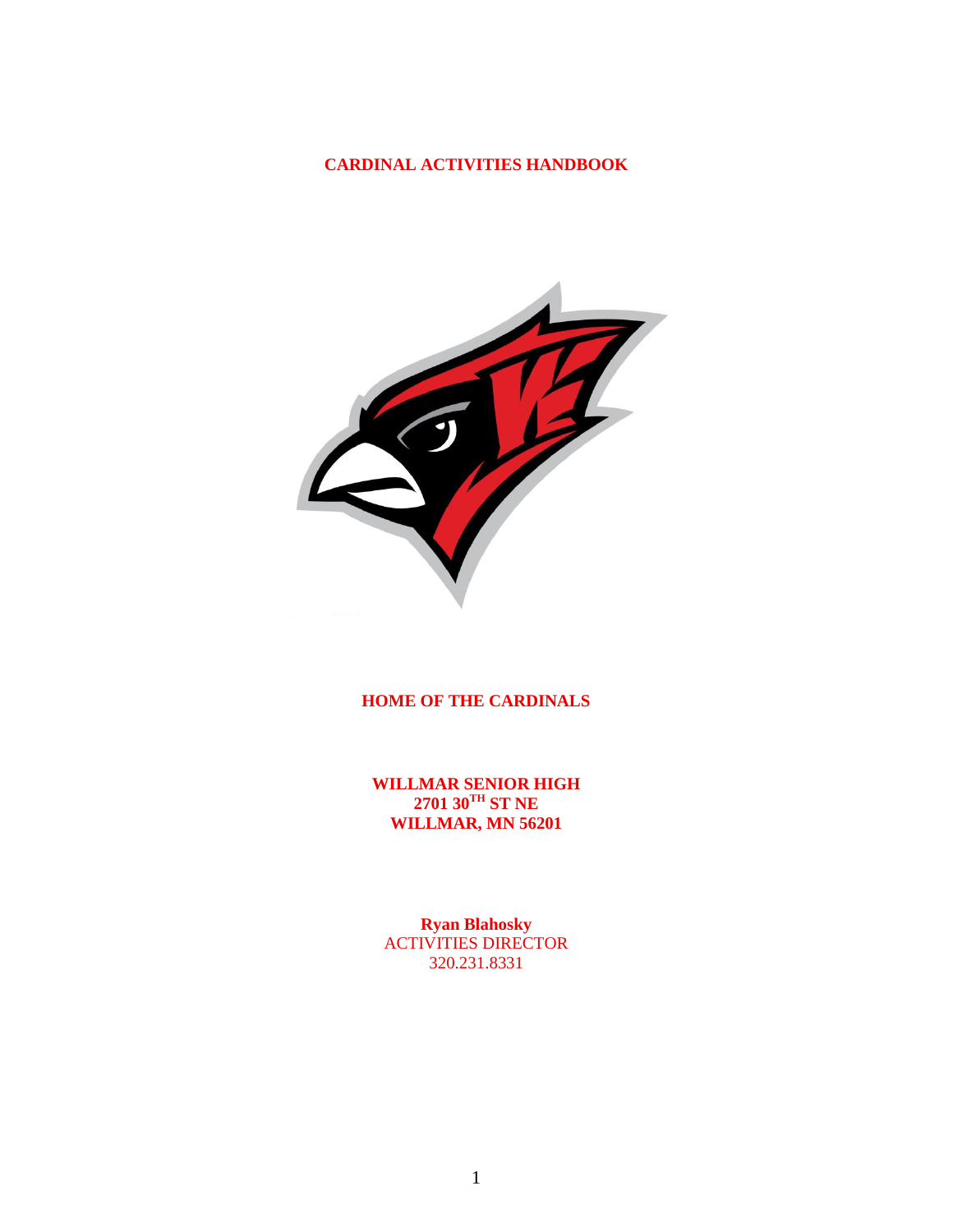#### **Table of Contents**

| Welcome                                                             | 3         |
|---------------------------------------------------------------------|-----------|
| <b>Information Contacts &amp; Web Addresses</b>                     |           |
| <b>Mission &amp; Philosophy</b>                                     | 5         |
| <b>Objectives of Participation</b>                                  | 6         |
| <b>Fall Season offerings and teams</b>                              | 6         |
| Winter & Spring season offerings and teams                          |           |
| <b>Athletic Participation Philosophy</b>                            |           |
| <b>Registration/Fees/Refunds</b>                                    | 8         |
| <b>Participation/Student-Athlete Advancement</b>                    | 9         |
| <b>Academic Eligibility and Attendance</b>                          | 9         |
| <b>Student Discipline/Transportation/Injuries/Meals/Fundraising</b> | 10        |
| <b>Admission and Passes</b>                                         | $10 - 11$ |
| <b>Awards &amp; Lettering</b>                                       | 11        |
| <b>MSHSL Discipline Policies and Consequences</b>                   | $11 - 13$ |
| <b>Captaincy Requirements</b>                                       | 13        |
| <b>Scheduling/Language Trips/Conduct on School Sponsored Trips</b>  | 14-15     |
| Communication                                                       | $15 - 17$ |
| <b>Tips for Parents</b>                                             | 17        |
| <b>Program Evaluation Survey</b>                                    | 17        |
| <b>NCAA Eligibility Center</b>                                      | 18        |
| <b>MSHSL Contest Behavior Expectations</b>                          | 18        |
| <b>Social Media</b>                                                 | 19        |
| <b>MSHSL Eligibility Determination for EL Students</b>              | 20        |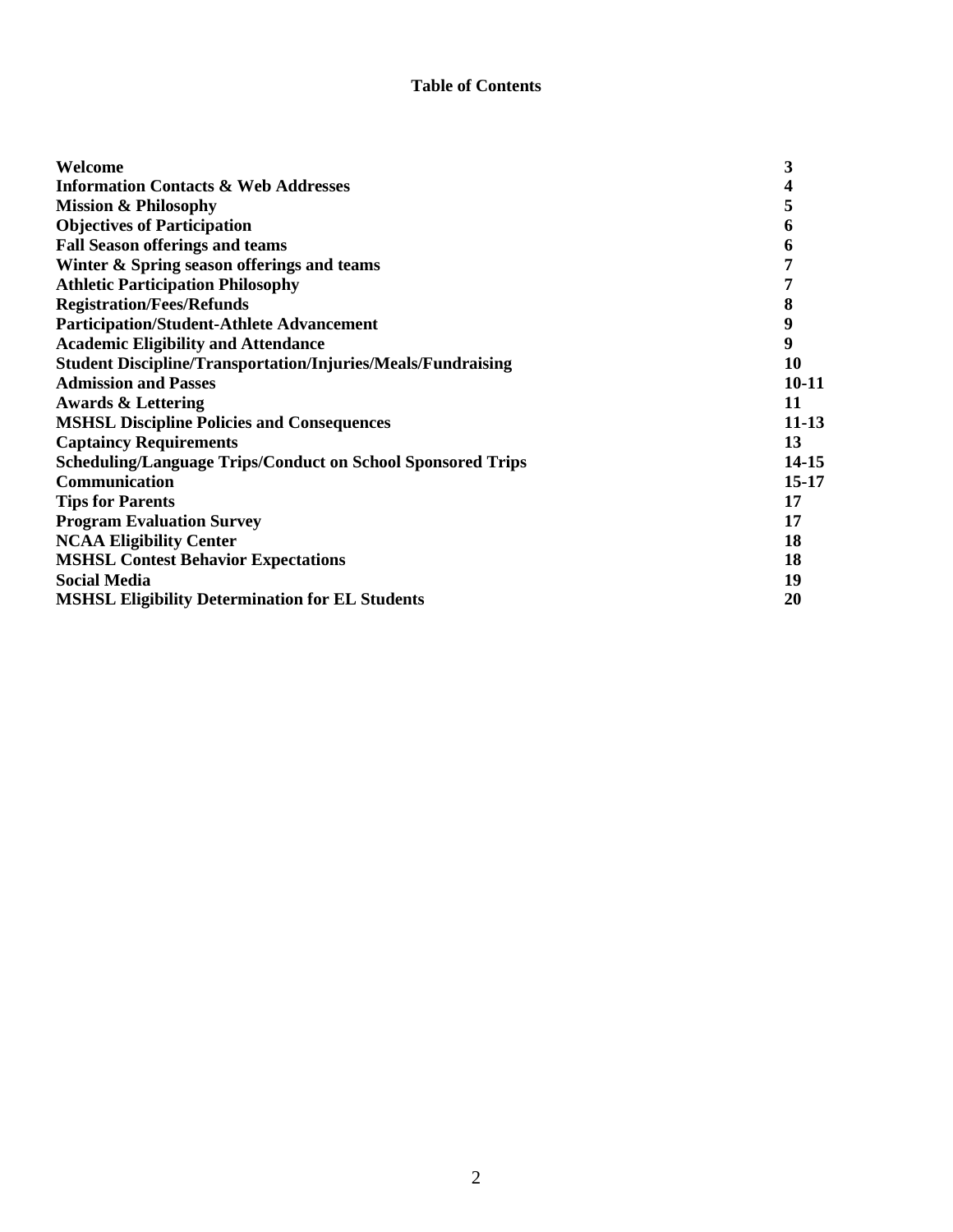## **Willmar Senior High Athletics and Activities**

Welcome to the Willmar Senior High Athletics Program!

On behalf of the entire department, we wish you the best of luck in your athletic/fine arts endeavors. Willmar Senior High wants every student to have a positive experience while he or she is involved as well as being a positive representative of Willmar Senior High. Being a member of a team, whether you play a little or a lot, whether you are a player, manager, or statistician, has great benefits. Being part of a team at Willmar Senior High builds physical, social, and emotional skills. Each student at Willmar Senior High is given the opportunity, if eligible, to try out for any team, line, or squad. We hope your experience is rewarding and gratifying.

Participation is a privilege. Along with this privilege of participating on a team or in a group comes responsibility. Each participant or fan, must remember they are representing Willmar Senior High. Willmar Senior High Activities Department will put a tremendous emphasis on respect, sportsmanship, citizenship, and character. Working together we can create a positive feeling of school loyalty and pride which can be shared by all - - athletes, students, parents, coaches, and the community as a whole.

The purpose of this booklet is to give you information on the guidelines and procedures followed in all of our programs. Please read the entire booklet and direct any questions to your coach or advisor.

Ryan Blahosky Activities Director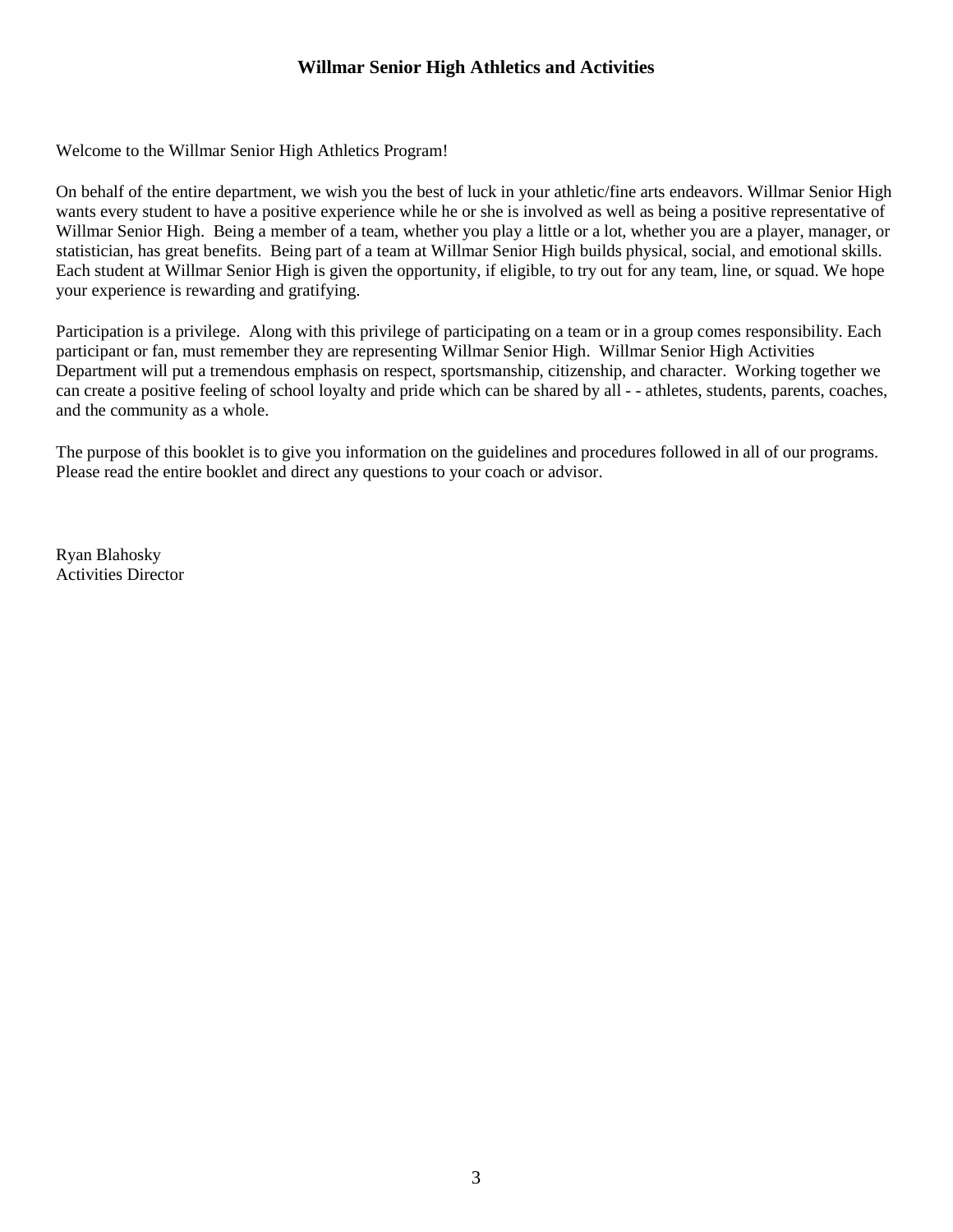### **Information Phone Numbers and Email Addresses**

## **WILLMAR SENIOR HIGH**

| Activities Director – Ryan Blahosky  | 320.231.8331 | blahoskyr@willmar.k12.mn.us        |
|--------------------------------------|--------------|------------------------------------|
| Activities Secretary - Brenda Coquyt | 320.231.8332 | $\text{coguytb@willmar.k12.mn.us}$ |
| Willmar Senior High Main Office      | 320.231.8300 |                                    |
| Willmar Senior High Fax              | 320.231.8460 |                                    |

#### WEB SITE: **[www.willmar.k12.mn.us](http://www.willmar.k12.mn.us/)**

Events Calendar:

- 1. Go to Willmar Public Schools Web Site
- 2. Click on Senior High School
- 3. Click on Activities
- 4. Click on Central Lakes Conference
- 5. **Other Important Athletic Information Can Be Found At This Location**

## **MINNESOTA STATE HIGH SCHOOL LEAGUE**

#### WEB SITE: **[www.mshsl.org](http://www.mshsl.org/)**

This is the governing body of high school athletics in the State of Minnesota. The web site will give you information on eligibility, section assignments, state meets, game results, etc.

### **CENTRAL LAKES CONFERENCE WEBSITE**

#### WEB SITE: [www.centrallakesconference.org](http://www.centrallakesconference.org/)

This website contains all the **schedules**, **maps**, **policies**, and other important information relating to the Central Lakes Conference.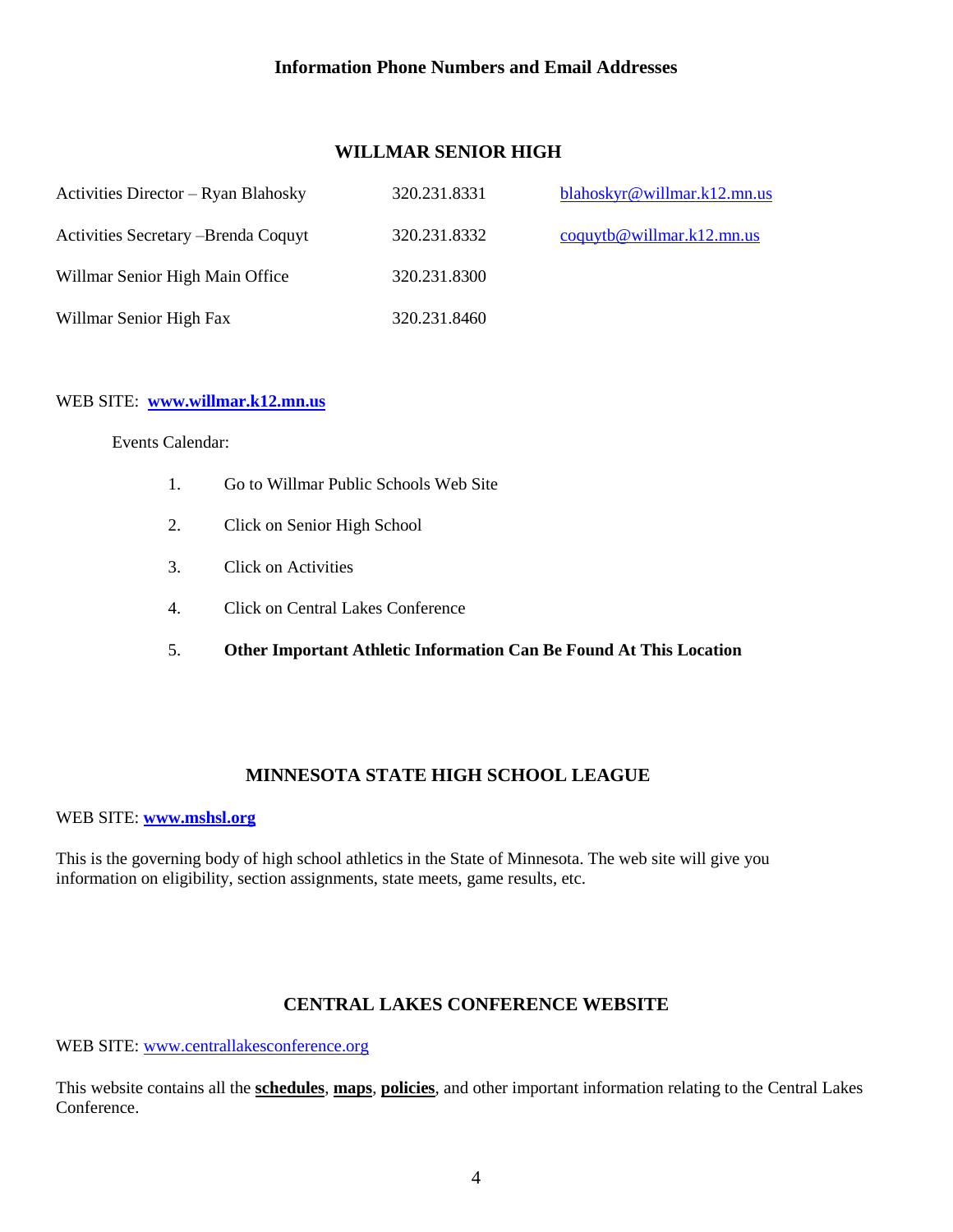## **Mission Statement**

Preparing all students for a successful tomorrow

The goal of the Willmar Public Schools is to involve the students, staff, parents and community in the pursuit of these current beliefs:

- 1) Learning is a lifelong experience for all.
- 2) All individuals will be valued socially, culturally and academically.
- 3) All children can learn and succeed when given experiences appropriate to their needs.
- 4) The learning environment will be psychologically and physically safe.

#### **Activities Program Directives**

Activities in the Willmar Senior High School shall be governed by activities policies formulated by an Activities Committee and subject to the approval of the Board of Education. Such policies may be modified whenever deemed necessary by the Committee and the Board.

The members of the Activities Committee shall consist of one WSH Parent representative, senior high principal, activities director, middle school principal, two girls' sport coaches and two boys' sport coaches.

### **Philosophy**

The Willmar Ind. School District #347 believes that a dynamic program of student activities is vital to the educational development of the student.

The Senior High Activities Department should provide a variety of experiences through interscholastic programs to aid in the development of favorable habits and attitudes in students that will prepare them for adult life in a democratic society. Activities should function as an integral part of the total curriculum and should offer opportunities to serve the institution, to assist in the development of fellowship and good will, to promote self-realization and all around growth, and to learning the qualities of good citizenship.

*We believe* that interscholastic athletic competition should be an integral part of the total school program and serve as a reflection of the needs of students and the school community.

*We believe* participants can be taught to win in a gracious manner and accept defeat in the same fashion.

*We believe* participants can find purpose in their school work and carry that purpose forward in their lives as a result of a sound athletic and activity programs in the schools.

*We believe* athletic competition provides real value for the student body and school community.

*We believe* a sound athletic department based on a sound philosophy can improve school and community morale and become a positive outlet for energy and enthusiasm.

*We believe* the welfare of the individual is always the primary concern. The competition exists for the student-athlete. The student-athlete does not exist for the game.

*We believe* the community should realize that control of, and responsibility for high school athletics rests *entirely* with the administration of Willmar Senior High and the Willmar School District.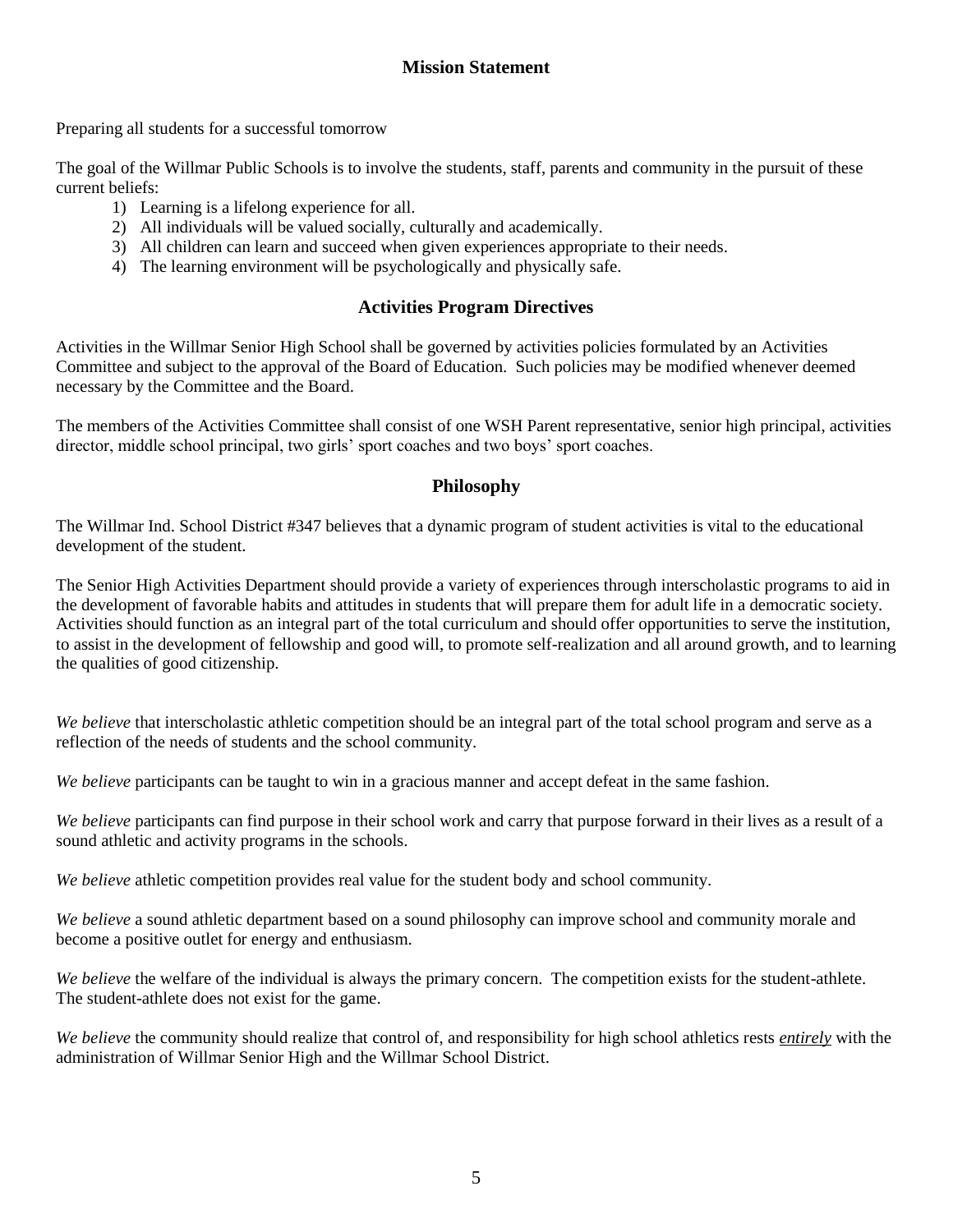#### **Department Organization**



#### **OBJECTIVES OF PARTICIPATION**

**A sound athletic program must provide for all student-athletes:**

- **The understanding that participation is a privilege and not a right.**
- **The opportunity to learn and improve skill levels in a competitive environment.**
- **The development of physical vigor, desirable health habits, and safety.**
- **The opportunity to make lasting friendships with squad members, opposing players, and to visit and compete in other communities.**
- **Chances to observe, demonstrate, and exemplify fair play and healthy competition.**
- **The realization that interscholastic athletic competition is a privilege that carries varied and definite responsibilities.**
- **An association with ladies and gentlemen who exemplify well-rounded competitors in the person of our athletic coaches.**
- **A chance to learn that the violation of rules during athletic competition brings consequences, just as in life.**
- **Assurance that the degree of success depends upon hard work, devotion to task, and enthusiasm for the game, as well as the innate ability of each individual.**
- **An opportunity to exercise judgment, think quickly, to take directions, and to carry those instructions out during great stress and to the best of one's ability.**
- **An opportunity to promote positive community and faculty relationships through membership as a school representative of the overall school program.**

### **Willmar Senior High Athletic Program**

#### **Fall Season**

| Grade  | No. of teams | <b>Team/Level Offered</b>         |
|--------|--------------|-----------------------------------|
| $7-12$ | 2            | Varsity, Junior Varsity           |
| $7-12$ | 2            | Varsity, Junior Varsity           |
| $7-12$ | 3            | Varsity, JV I, JV II              |
| $7-12$ | 3            | Varsity, JV I, JV II              |
| $9-12$ | 3            | Varsity, Junior Varsity, Freshman |
| $7-12$ | 2            | Varsity, Junior Varsity           |
| $9-12$ | 3            | Varsity, Junior Varsity           |
| $9-12$ | 4            | Varsity, JV I, JV II, Freshman    |
|        |              |                                   |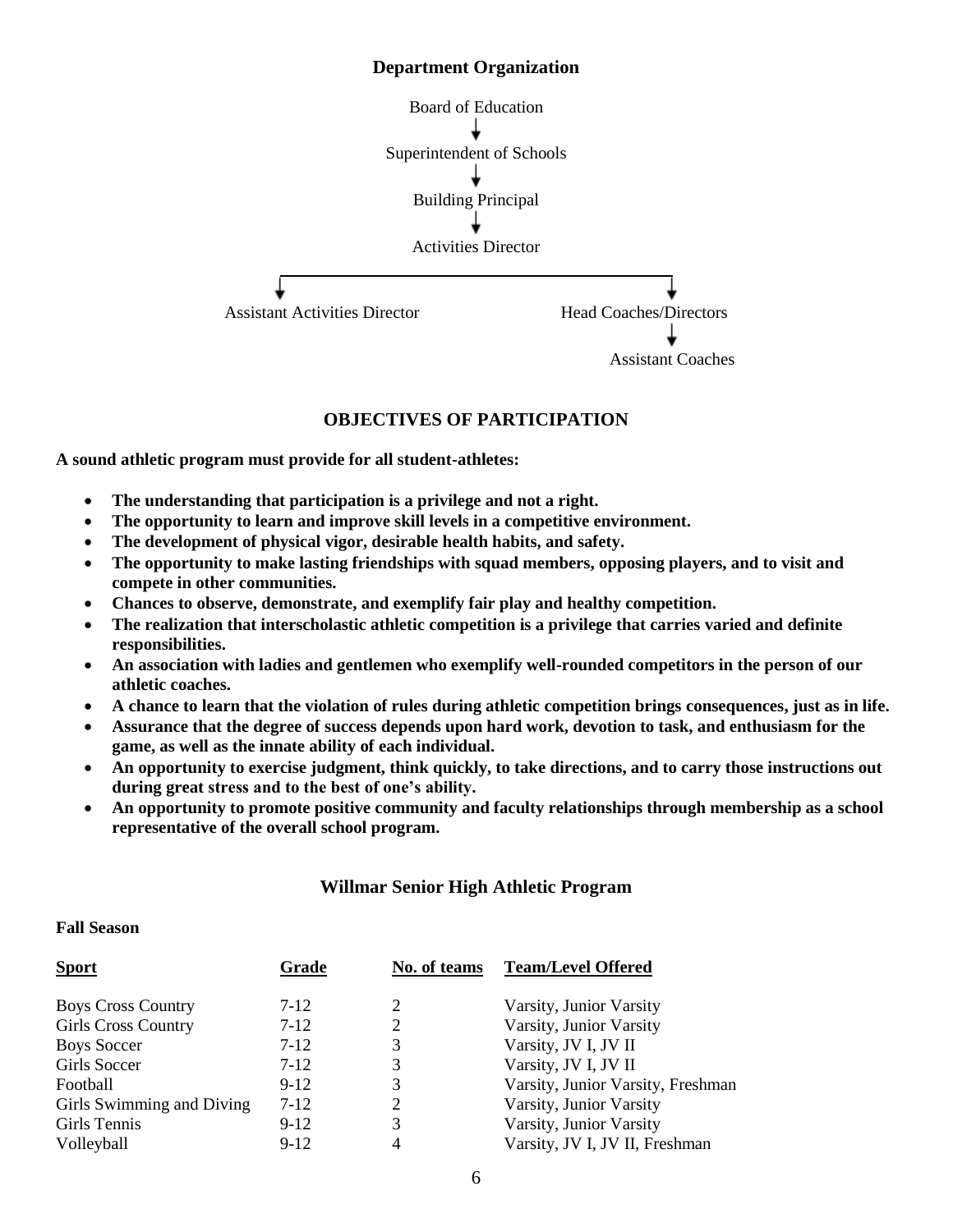#### **Winter Season**

| <b>Sport</b>             | Grade  | No. of teams | <b>Team/Level Offered</b>                    |
|--------------------------|--------|--------------|----------------------------------------------|
| <b>Boys Basketball</b>   | $9-12$ | 4            | Varsity, Junior Varsity, Sophomore, Freshman |
| Girls Basketball         | $9-12$ | 3            | Varsity, Junior Varsity, Freshman            |
| Dance Team               | $7-12$ |              | Varsity, Junior Varsity                      |
| <b>Gymnastics</b>        | $7-12$ |              | Varsity, Junior Varsity                      |
| <b>Boys Hockey</b>       | $9-12$ | 2            | Varsity, Junior Varsity                      |
| Girls Hockey             | $9-12$ | 2            | Varsity, Junior Varsity                      |
| Boys Nordic Ski          | $7-12$ | 2            | Varsity, Junior Varsity                      |
| Girls Nordic Ski         | $7-12$ | 2            | Varsity, Junior Varsity                      |
| Boys Swimming and Diving | $7-12$ | 2            | Varsity, Junior Varsity                      |
| Wrestling                | $9-12$ | ∍            | Varsity, Junior Varsity                      |

#### **Spring Season**

| <b>Sport</b>        | Grade  | No. of teams | <b>Team/Level Offered</b>         |
|---------------------|--------|--------------|-----------------------------------|
| <b>Baseball</b>     | $9-12$ | 3            | Varsity, Junior Varsity, Freshman |
| Softball            | $9-12$ |              | Varsity, Junior Varsity, Freshman |
| <b>Boys Tennis</b>  | $9-12$ |              | Varsity, Junior Varsity           |
| Boys Golf           | $9-12$ |              | Varsity, Junior Varsity           |
| Girls Golf          | $9-12$ | 2            | Varsity, Junior Varsity           |
| Boys Track & Field  | $9-12$ | 2            | Varsity, Junior Varsity           |
| Girls Track & Field | $9-12$ |              | Varsity, Junior Varsity           |
|                     |        |              |                                   |

\*\* Programming may change during the school year based on numbers, needs, or conference schedules.

#### **Athletic Participation Philosophy**

#### Freshman-JVII Teams

- 1) Emphasis is on blending competition with participation. Grouping by ability level begins. Coaches are encouraged to work with all participants equally. Playing time is at the discretion of the coaches.
- 2) If there are enough participants and resources for multiple teams, those teams will be established on ability level.
- 3) Because of district limitations and game availability cuts may have to begin at this level.

#### Sophomore-JV-JVI Teams

- 1) Team is selected by ability level.
- 2) Coaches are encouraged to provide coaching time and playing time for all participants, but the amount of time is determined by the ability level of the participant.

#### Varsity Team

- 1) Teams are made up of the best and most competitive student/athletes from grades 7-12.
- 2) Players are selected on the basis of ability.
- 3) Playing time is determined by the head coach on the basis of individual ability and team needs.
- 4) Coaching time will vary by ability level.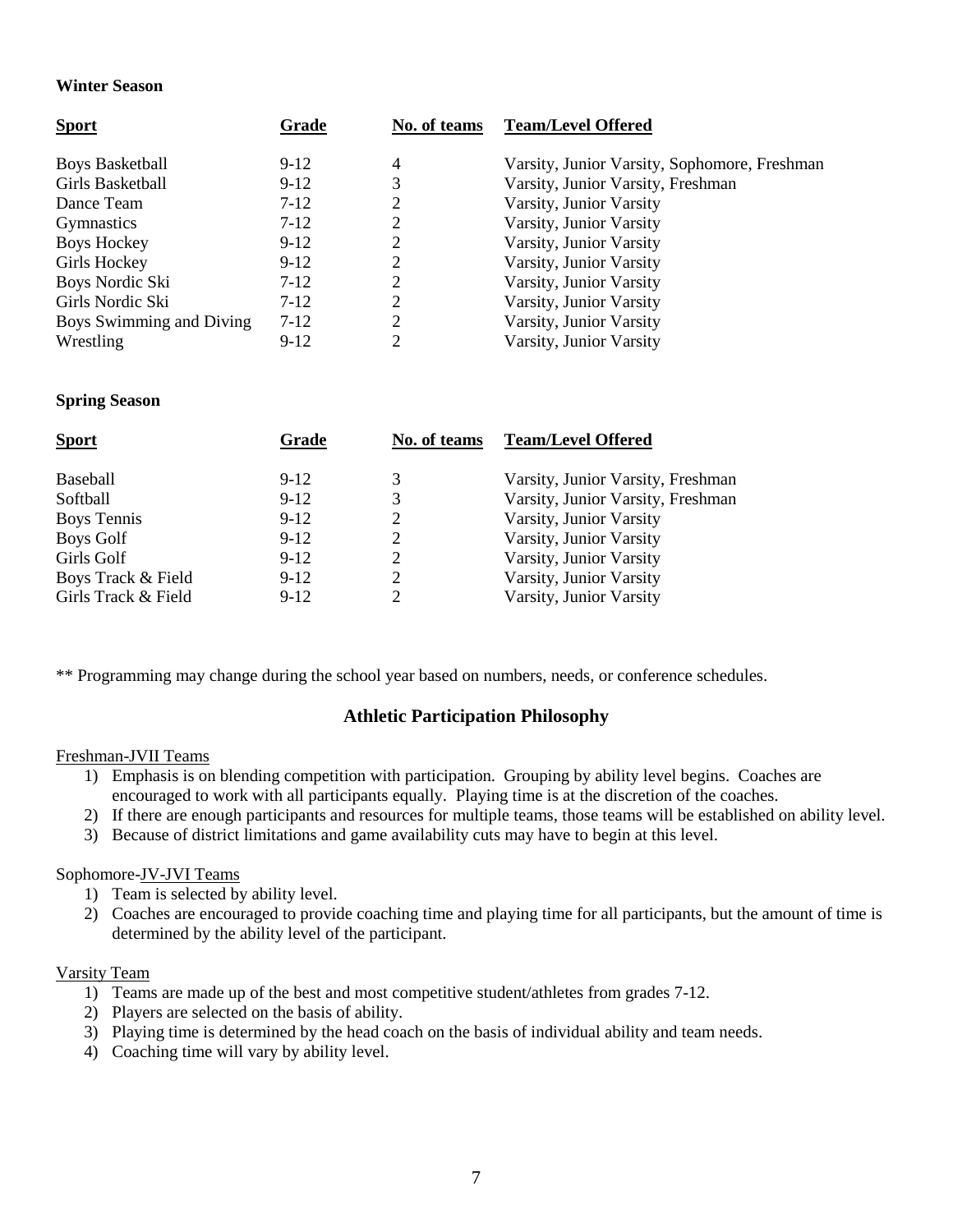### **Procedures and Guidelines for Participation in Willmar Senior High Athletics**

### **Registration Process**

Every student must have an updated physical on file at Willmar Senior High to register and participate in school sponsored athletic programs. Registration is to be completed before the first day of practice for your particular sport. Students must have: Physical, MSHSL Athletic Eligibility Form and Emergency Contact form turned in before they can participate. Students will not be issued a team uniform or any school equipment until they have paid their participation fee. Please contact the Activities Office with any questions.

#### **Financial Assistance and Alternative Payments**

Student-athletes that qualify for the free-reduced lunch program are eligible to pay a reduced participation fee. Alternative fee plans are also available for student-athletes. Students may apply for financial assistance from the Willmar Public Schools Foundation. Any student-athlete requesting an athletic participation financial assistance form or an alternative fee plan must complete the proper paperwork prior to the start of the season. Paperwork can be obtained through the Athletic Office. Please direct all questions to the Activities Administrative Assistant.

### **Participation Fees**

HS Sport Fees:  $1^{st}$  sport \$300 –  $2^{nd}$  sport \$200 –  $3^{rd}$  sport \$100

\*\*Reduced Lunch Qualifier \$80 per sport \*\*Free Lunch Qualifier \$40 per sport

\*\*MS students that compete at the HS will be charged \$200 per sport.

HS Activity Fees: \$60 per activity

Speech, Fall Musical, Jazz Band (full year), Knowledge Bowl, One Act Play, Choir Ensembles, Robotics

\*\*Reduced Lunch Qualifier \$40 per activity \*\*Free Lunch Qualifier \$20 per activity

MS Sport Fees: \$100 per sport/activity. (\$300 cap per student for sports/activities)

Family Cap \$700 –includes MS and HS sport and activity fees.

### **When is Payment Due**

Payment is due for all activities before the first contest/performance in order to participate. If using alternative payment plan students will become ineligible if payment is missed or late until the correct amount has been paid.

\*\*\*Students will not be issued team uniforms before fees have been taken care of.

## **Refund Policy**

- 1) All student/athletes are eligible for full refund up to first competition/contest.
- 2) No refund will be made to anyone who quits after the first competition or is dismissed, at any time, for violating team rules.
- 3) Prorated refunds will be made upon request when an illness, injury or exceptional circumstance prevents continuation in a program as determined by HS Administration. All refund requests must be substantiated by a physician's written statement indicating inability to continue participation. Refunds will be based on percentage of regular season remaining and will be dealt with on an individual basis.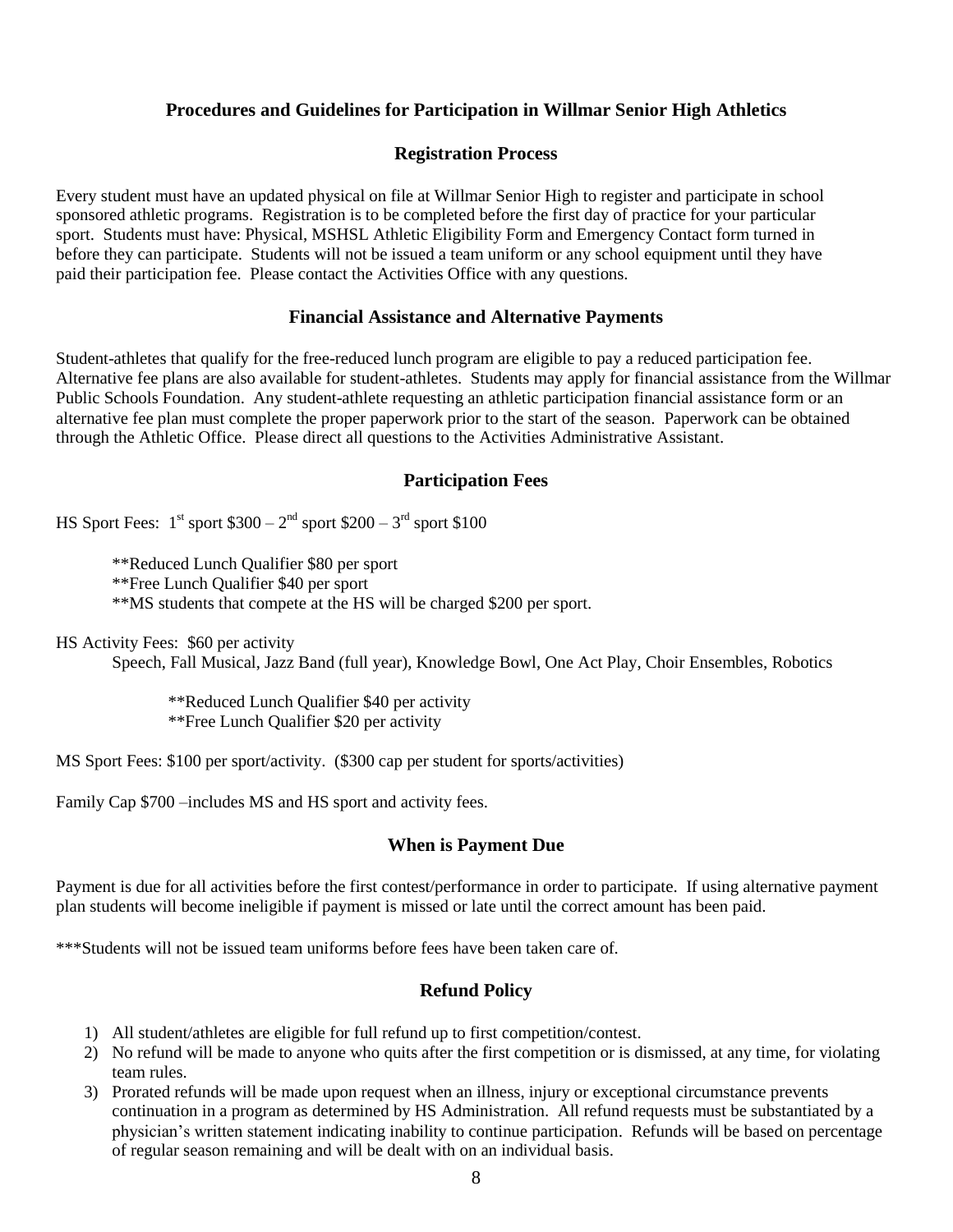### **Middle School Athletic Participation**

Middle school students are able to participate in high school athletic activities offered as 7-12 programs. They will pay \$200 participation fee and are subject to MSHSL regulations. MS offers XC and Nordic Ski, students that participate at MS level only will pay MS fee.

Exceptions that may permit middle school students to participate in 9-12 athletic programs arise from the following circumstances: low numbers of participants and /or the need for a specialty athlete (i.e., goalie or pitcher). There is also an exceptional athlete requirement that may be utilized. Each situation is determined on an individual basis. Middle school participants in 9-12 programs must be eligible to be listed on the varsity post-season rosters. Furthermore, no high school aged students may be eliminated from the high school program to make room or to create positions for middle school students. Such cases are handled by the Athletic Director who must follow the **Student/Athlete Advancement Policy.** All 7-12 student/athletes must complete the MSHSL paperwork to be eligible to participate at any level.

### **Student/Athlete Advancement Policy**

WPS believes student/athletes in grades 7-8 should participate at grade level whenever possible. In the event the MS does not offer an activity the HS offers, students in grades 7-12 are eligible for participation (See participation fees for MS students on HS teams) on the HS team. Movement of players to a higher level when the MS offers a program is discouraged. However, it is recognized that exceptional student/athletes and unique circumstances do appear in our programs. If a  $7<sup>th</sup>$ -8<sup>th</sup> grade student is deemed talented enough and is physically and emotionally capable of participating on a higher level squad the coach will:

- 1) Obtain approval from the HS Activities Director
- 2) Notification of the MS Principal
- 3) Meet with to discuss the requirements and receive approval from the student/athletes parents/guardians
- 4) Meet with student/athlete to discuss move and expectations
- 5) Inform team of the advancement

Advancement of 7-8 grade students can only take place upon favorable approval from: HS Coaches, HS AD, MS Principal, Parent/guardian, and Student/athlete. In grades 9-12, coaches have the flexibility to move players to their proper level of competition based on ability, conditioning and program needs. Advancement of a student/athlete of more than 1 team designation will require approval from the HS Activities Director.

Student/athletes in 7-8 grades who have been advanced will not be moved back down in order to participate in lower level events or tournaments. Exceptional circumstances must be approved by the Activities Director.

### **Scholastic Eligibility**

All student/athletes must meet the minimum credit requirement to be making adequate progress towards graduation to be eligible for MSHSL sponsored activities. Credit requirements are listed in the HS handbook and verified by the guidance department prior to each activity's start date.

#### **Attendance**

Attendance at school and practice is very important to stay current on academics and with the progression of the team. Students must meet the following criteria to be eligible for practice/competition:

**Practice:** Students in attendance for any part of the school day must attend practice.

**Competition:** Students are expected to be in school the entire day. All Absences must be excused.

**\*\*Examples of excused absences:** Court appointment, funeral, doctor appointment, drivers test, college visit, family emergency. (Sleeping in is not and excusable absence) Repeated absence from school for "medical/sick/personal" reasons may require documentation.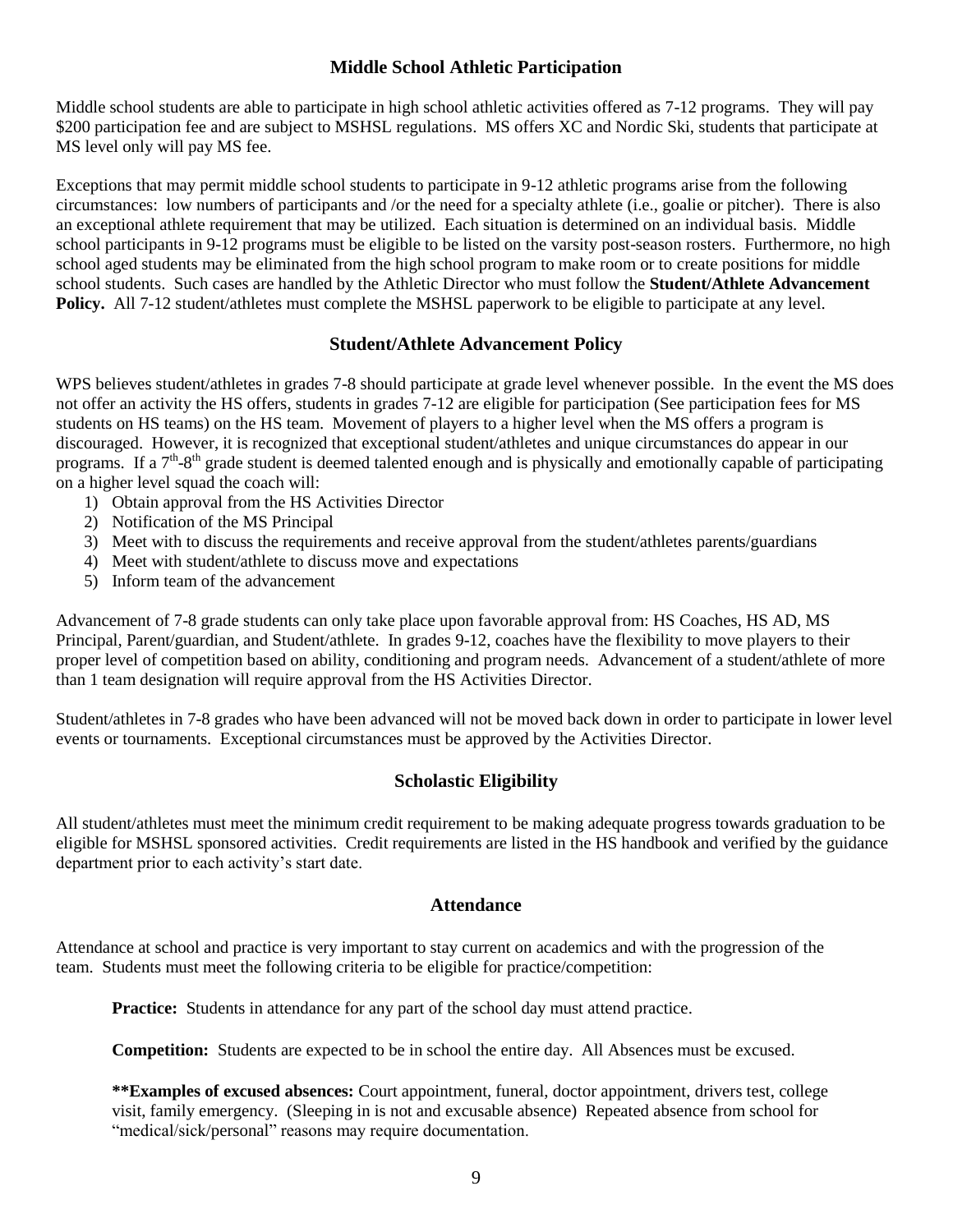### **Student Discipline Policy**

Students participating in extra-curricular activities will be treated as any other student regarding conduct. All violations of school behavior/discipline policy are subject to MSHSL Good Standing and Student Code of Responsibilities, MSHSL Bylaw 206.

#### **Transportation**

A student shall ride to and from contests on the transportation provided by the school. This builds team unity and safely transports all of the athletes. **A pre-approved note is needed (prefer an email) and must be approved by AD to have any other form of transportation provided.** In special circumstances parents/guardians may sign their child out, from the head coach, to ride home with them after a contest. Students are not allowed to drive themselves to contests, ride with friends or other parents, without previously granted permission from the Activities Director, Head Coach and parent/guardian. Bus rules are the same as riding the bus to and from school. All safety rules and conduct rules apply.

#### **Injuries**

Injuries can be a part of a high school career in athletics. Student/athletes that are injured must inform their coach and if it occurred at a school function an injury report must be filled out. Injuries that require physician care must be accompanied by signed documentation from the physician regarding limitations. This documentation must be given to the Athletic Trainer and will be shared with the school nurse. Athletes that are restricted by a physician must obtain clearance in writing from a physician to return to practice/competition. Notification and documentation from the Athletic Trainer to the Head Coach is required before return to participation.

#### **Meals**

Pre or Post game meals paid for by District 347 for team members and coaching staff are only permitted when the MSHSL or other sponsoring agency of a tournament provided funding or reimbursement to the school District. Meal money for individuals will be provided for State Tournament Finals events at a rate of \$17 per day (\$3, \$5, \$9 per meal).

#### **Fundraising and Gifts/Donations**

Fundraising is an integral part of HS programs and helps to offset the cost of team clothing, meals, supplemental equipment, uniforms, supplies, etc. Each student athlete will participate in one large fundraising campaign at the beginning of the school year and a fund donation drive in the spring of the year. Funds raised will be divided directly to the sports the student participates in. Any additional fundraising done by student/athletes must be spearheaded by that sports booster club. Any person or group wishing to make a financial contribution in support of athletics may do so by donating to the Willmar School Foundation or the Willmar Senior High Activities Fund. Any exceptions to this policy must be approved by the superintendent of schools.

#### **Admission and Passes**

Admission for all regular season sporting events will be:

Adults \$6.00 Students (K-12) \$4.00 Spectators age 65+ \$4.00

Passes: Multiple passes are available for purchase at WEAC or the Senior High. Passes may be used for all regular season athletic events. Passes will not be accepted for: Invitationals, Tournaments, Playoff games and Fall Musical.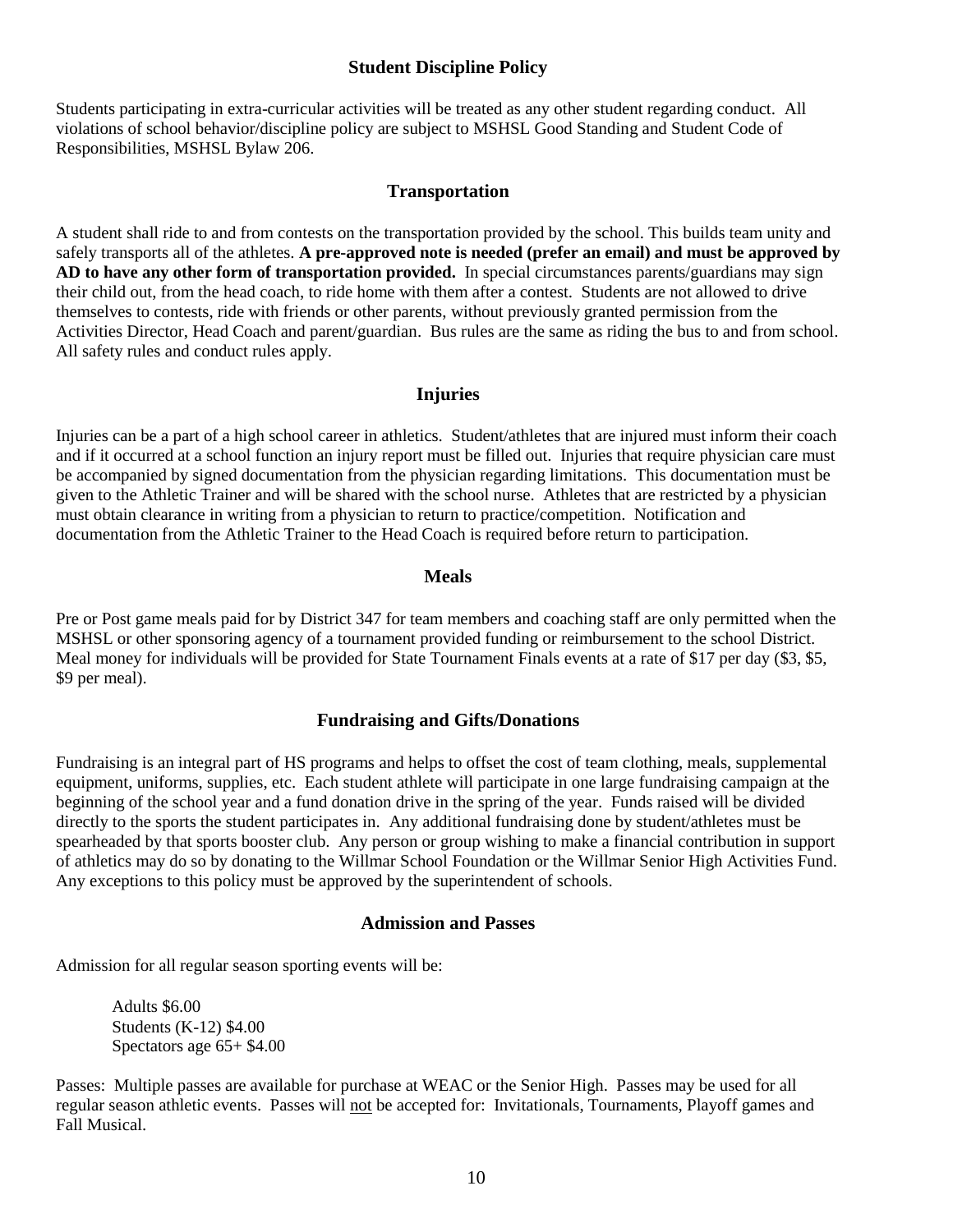| Full year passes:          | Adult                                                                                                                                                                                     | \$100.00                                                       |
|----------------------------|-------------------------------------------------------------------------------------------------------------------------------------------------------------------------------------------|----------------------------------------------------------------|
|                            | Student                                                                                                                                                                                   | $$40.00$ (K-12 enrolled in WPS)                                |
|                            | Family                                                                                                                                                                                    | \$225.00 (1 Family unit: 2 Adults and their K-12 WPS students) |
| Punch pass:                | 10 punch                                                                                                                                                                                  | \$50.00                                                        |
| <b>Student Sports Pass</b> | Any student that pays a High School participation fee will receive a pass for the entire<br>year to all regular season sporting events. Winter/Spring at helphetes can pay in the fall to |                                                                |
|                            | receive pass.                                                                                                                                                                             |                                                                |

#### **Awards**

Letter awards are presented in each varsity sport. Criteria for receiving varsity letters vary from sport to sport. Coaches should present the lettering awards and participation certificates at an end of the season banquet/gathering. All-Conference Awards are dictated by Central Lakes Conference policy.

\*\*\*In order to qualify for a letter the following criteria must be adhered to:

- Complete the season in good standing
- No letter or participation certificate will be issued until all school issued equipment is returned
- Meet program's individual expectations to earn a letter.

NOTE: Students will only receive one (1) "W" letter whether earned in Arts, Athletics or Academics.

1. First letter in your sport, athlete has **not** previously received a letter in Arts, Athletics or Academics:

\*\* Athlete receives a certificate, and a "W"

- 2. First letter in your sport, athlete **has** previously received a "W": \*\* Athlete receives a certificate
- 3. Additional lettering in your sport: \*\* Athlete receives a certificate
- 5. Coaches may institute special awards tailored to the various sports.
- 6. Managers are eligible to earn a varsity letter based on coach's recommendation.

Activity Letter Awards: Each co-curricular activity director will have the option to award the "W" letter to their students after establishing appropriate criteria subject to the principal's approval.

- 1. First letter in activity, participant has **not** previously received a letter in Arts, Athletics or Academics:
	- \*\* Student receives a certificate, and a "W"
- 2. First letter in activity, participant **has** previously received a "W": \*\* Student receives a certificate
- 3. Additional lettering in activity:
	- \*\* Student receives a certificate
- 5. Coaches may institute special awards tailored to the various sports.

### **MSHSL Discipline Policies**

Students participating in activities sponsored by the MSHSL, or listed in this handbook as subject to their policies by WPS, will be governed by the rules as stated by the League. Each student participant will be given a written copy of the MSHSL Eligibility Brochure to be signed and returned by the student and their parent/guardian. Full League handbook can be found at: [www.mshsl.org](http://www.mshsl.org/)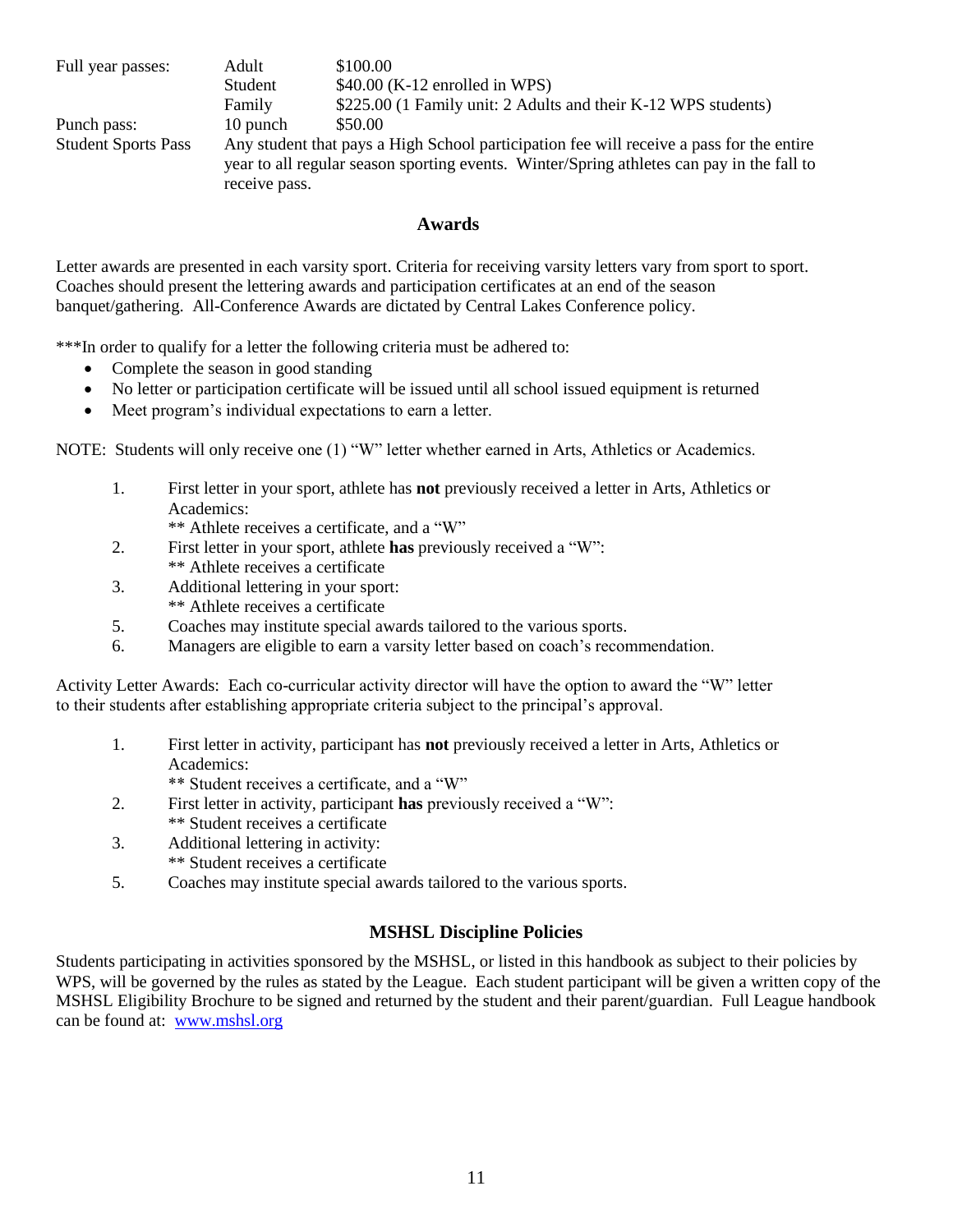## **MINNESOTA STATE HIGH SCHOOL LEAGUE (MSHSL)**

## **STUDENT CODE OF RESPONSIBILITIES (Bylaw 206)**

As a student participating in my school's interscholastic activities, I understand and accept the following responsibilities:

- **1.** I will respect the rights of others and will treat others with courtesy and consideration.
- **2.** I will be fully responsible for my own actions and the consequences of my actions.
- **3.** I will respect the property of others.
- **4.** I will respect and obey the rules of my school and the laws of community, state and country.
- **5.** I will show respect to those who are responsible for enforcing the rules of my school and the laws of my community, state and country.

A student whose character or conduct violates the Student Code of Responsibilities or is suspended or expelled is not in good standing and is ineligible for a period of time as determined by the principal. A student not in good standing and suspended from school may not serve any penalty for MSHSL bylaw violations until they have returned to school and are considered to be in good standing at school. The student may be withdrawn from competition by the principal for academic or disciplinary reasons after an informal hearing with the student and the parents. Students will also jeopardize leadership roles in school programs based on violations of Bylaw 206.

## **Sexual/Racial/Religious Harassment/Contact and Hazing, Bylaw 209 (Cross Reference Bylaw 206)**

A student shall not engage in the sexual, racial or religious harassment or sexual, racial, religious violence or hazing during the school year or any portion of an activity season which occurs prior to the start of the school year or after the close of the school year. Students will also jeopardize leadership roles in school programs based on violations of Bylaw 209.

## **Department Statement with Regard to Chemical Use in the Activity Program:**

We believe that the firm consistent application of the Minnesota State High School League rules is absolutely essential in helping young men and women work through their relationship with chemicals. Our general objectives are as follows:

- **1.** Place a great emphasis on the commitment participants make to be chemically free.
- **2.** Confront rather than ignore chemical use by participants.
- **3.** Work with parents of participants in cooperative efforts to reduce chemical use or abuse.
- **4.** Foster the attitude that caring does not mean condoning. It may mean confronting and it may mean imposing strict penalties.
- **5.** Communicate and educate the effects of chemical abuse on individuals, teams, families, and the student body.
- **6.** Communicate and educate with regard to policies regulation and penalties and their application.
- **7.** Strive constantly to promote a more chemical free life style by helping participants to feel good about whom they are and the decisions they are making.

## **Chemical Eligibility (Bylaw 205 and Cross Reference Bylaw 304.B.1)**

The MSHSL form is a promise to yourself, your teammates, your coaches and your school that you will abide by the rules. Your signature tells us that you agree. Please read the form carefully with your parents. There are rules on conduct, harassment, participation, and on the use of mood altering chemicals. Penalties are accumulative beginning with the participation in a league activity and continuing through your high school career.

Willmar penalties and procedures supplement MSHSL Bylaws and Policies.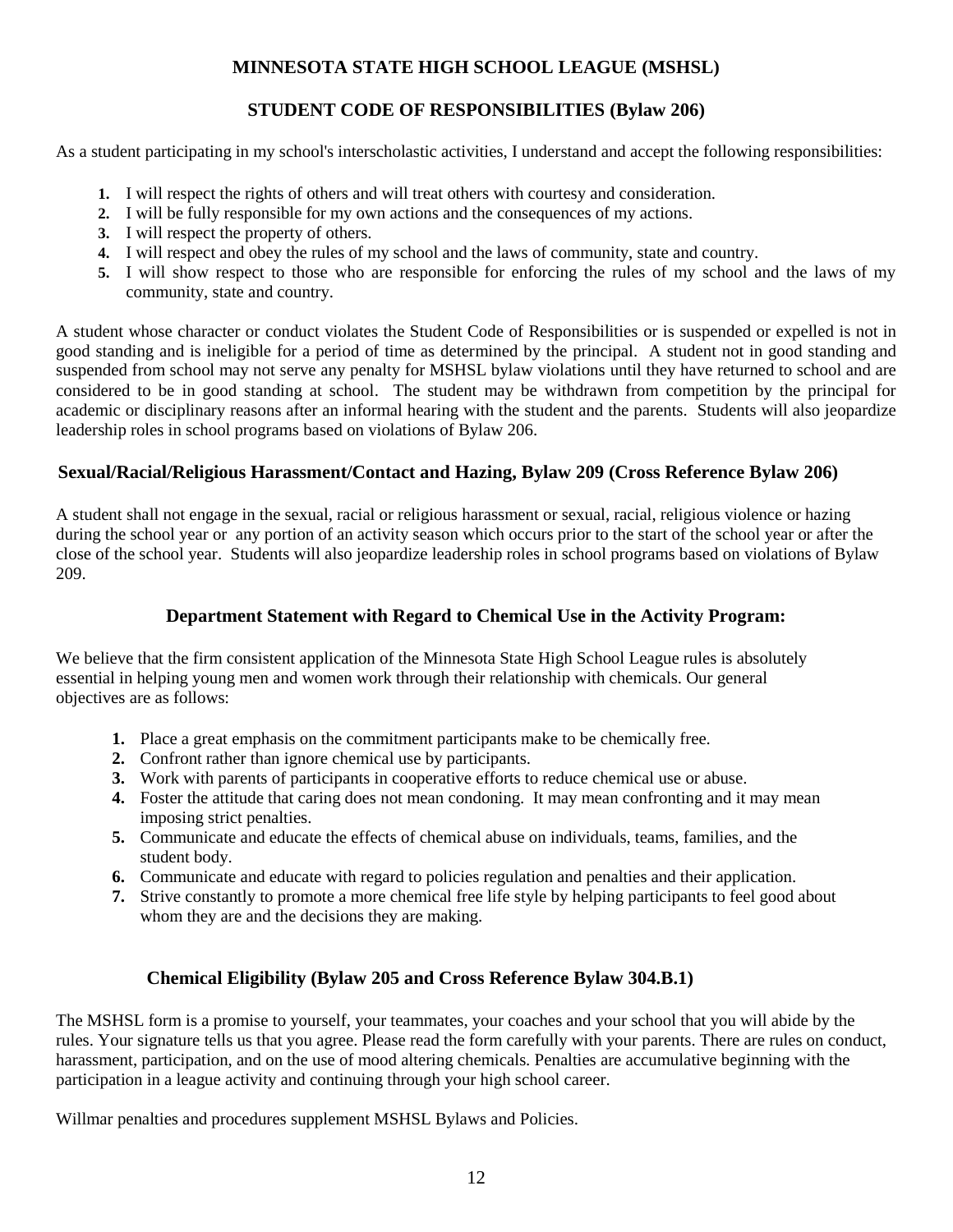## **Category I consequences for MSHSL Bylaw Violation**

### **First Violation:**

1) After a violation has been determined, the student shall lose eligibility for the next *two consecutive interscholastic contests or two weeks, 14 calendar days,* whichever is greater, of a season in which the student is a participant. Students must complete the season for the violation to be successfully served.

### **Second Violation:**

1) After a violation has been determined, the student shall lose eligibility for the next *six consecutive interscholastic contests or three weeks, 21 calendar days,* whichever is greater, of a season in which the student is a participant. Students must complete the season for the violation to be successfully served.

### **Third Violation:**

- 1) After a violation has been determined, the student shall lose eligibility for the next *12 consecutive interscholastic contests or four weeks, 28 calendar days,* whichever is greater, of a season in which the student is a participant. Students must complete the season for the violation to be successfully served.
- 2) See MSHSL bylaw 205.2c

## **Category II consequences for MSHSL Bylaw Violation**

 Activities at Willmar Senior High that will follow/utilize MSHSL Bylaws for participation guidelines: Band, Choir, Orchestra, One Act Play, Robotics, Fall Musical. Student Council & National Honor Society will utilize MSHSL violation criteria to determine participation in their organization.

### **All Violations:**

1) After a violation has been determined, the student shall lose eligibility for the next 1 public performance of any kind. Student may be required to complete additional work/projects to maintain their grade if the performance is tied to their academic class.

### **Additional Local Consequences for MSHSL violation:**

- 1) Student/Athlete ineligible to be a captain for 1 calendar year from time of violation.
- 2) Student/Athlete ineligible for all school given awards at end of season including: Lettering, individual awards, etc.
- 3) Student/Athlete ineligible for Lions, Anderson, Erickson, Helin & True Grit awards if violation occurred during their senior year including the summer between  $11<sup>th</sup>$  and  $12<sup>th</sup>$  grade.

\*\*\*As an incentive to students who take responsibility for their actions and self-report an MSHSL violation, before the school is notified from another source, to the Activities Director, via in-person meeting, phone call/message (320-231- 8331) or email, the Activities Department will waive consequences for #2 listed above.

### **NOTE: If an athlete denies guilt and is later found to have violated MSHSL or District 347 policies, an additional nine weeks penalty will be imposed along with the original violation consequences. MSHSL Bylaw 304.B.1**

## **Captains**:

Serving as a captain is a unique privilege and carries a high level of accountability that requires commitment to self, program and community. Captains are the example we want each student/athlete to model. Captains at Willmar will be required to uphold the following criteria:

- 1) Perfect attendance at every team function including: practice, competition, team meals/outings, fundraising unless excused by Head Coach.
- 2) Be a leader during off season activities.
- 3) Attend monthly athletic council meetings with AD. (1 morning per month for 1 hour)
- 4) Realize that captains must adhere to a higher level of behavioral standards including but not limited to proper: language, dress, respect for self and others, conduct in public, etc.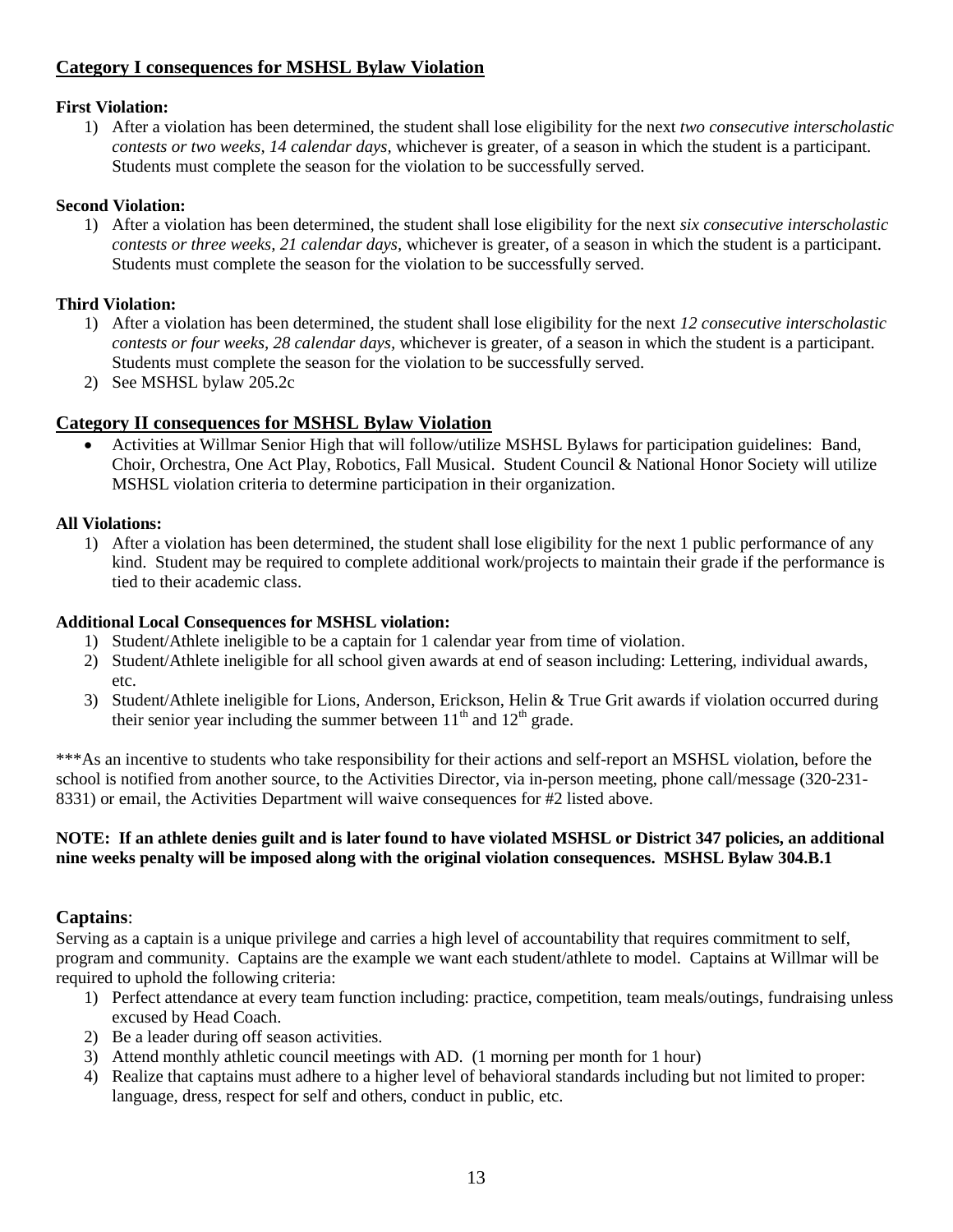### **Scheduling Conflicts (Athletic contests/Music Concerts)**

Conflicts between scheduled athletic contests and annual music department concerts are avoided by planning concerts on corresponding dates each year. If a conflict is unavoidable, the following criteria shall be applied:

- 1) A varsity sport student/athlete will choose the event they wish to participate in and no penalties may be applied by the director or coach involved
- 2) Non-varsity sport participant will be required to participate in the concert event. A non-varsity student/athlete will not be allowed to travel, dress, or play with their sports team even if they choose not to fulfill their concert obligation.

### **Language Trips and Athletic Conflicts**

The following policy shall be enforced in regard to World Language Trips. A student who chooses to participate in a language trip will be assured:

- 1) Upon returning from the trip the student will have the right to return to the athletic team that the student was on prior to the trip.
- 2) Coaches will not punish students who choose to participate in the trip. These students shall be treated just as they are when they miss games or practice for any other excused absence.
- 3) Conditioning and skill level should be the determining factors in regards to the amount of participation when the student returns to their team.

### **Rules of Conduct Regarding School Sponsored Trips**

Each sponsor/director will explain all the rules and expectations when on an extended (2 or more days) school sponsored trip. Each student and their parents/guardians shall be given a copy of these rules and expectations to be signed and dated by both parties and returned before departing on the trip.

- 1) Statement to be signed and dated by participant: "I have read and I understand the rules of conduct regarding students traveling as a Willmar Senior High group and I have received my parent's/guardian's signature which acknowledges receipt of these rules."
- 2) Statement to be signed and dated by participant's parent/guardian: "I acknowledge receiving the Willmar Senior High Rules of Conduct regarding student travel and will comply with all consequences and requirements regarding my child's behavior during the trip."

The following rules only reinforce what is considered to be appropriate behavior by our students. The rules are to provide consistency and are for the benefit of all students they are not punishments, but rather guidelines to clarify what we expect in terms of student behavior and support of parents in enforcing these rules.

What these rules reflect is what we think is just common sense good behavior. We believe that parent/guardian and student cooperation will greatly enhance our ability to continue to offer first class enrichment opportunities for the students of Willmar Senior High School while freeing us from having to deal with unresolved questions on student conduct.

If a student or parent does not believe that they can abide by these rules, the administration and coordinators request that the student withdraw from the trip.

## **Alcohol and/or Drug Use**

A student shall not at any time, regardless of the quantity: use or consume, have in possession a beverage containing alcohol; tobacco; buy, sell or give away any other controlled substance or drug paraphernalia or any products containing or used to deliver nicotine, tobacco products and other chemicals. Nor shall they use or consume, have in possession, buy sell or give away any substance or product where the intent of such use is to induce intoxication, excitement, or stupefaction of the central nervous system. Such products or substances shall include, but are not limited to, synthetic drugs, gasoline, glue, aerosol devices, bath salts and any substances addressed by Minnesota or Federal law. Violators will be sent home immediately at his/her parent's expense.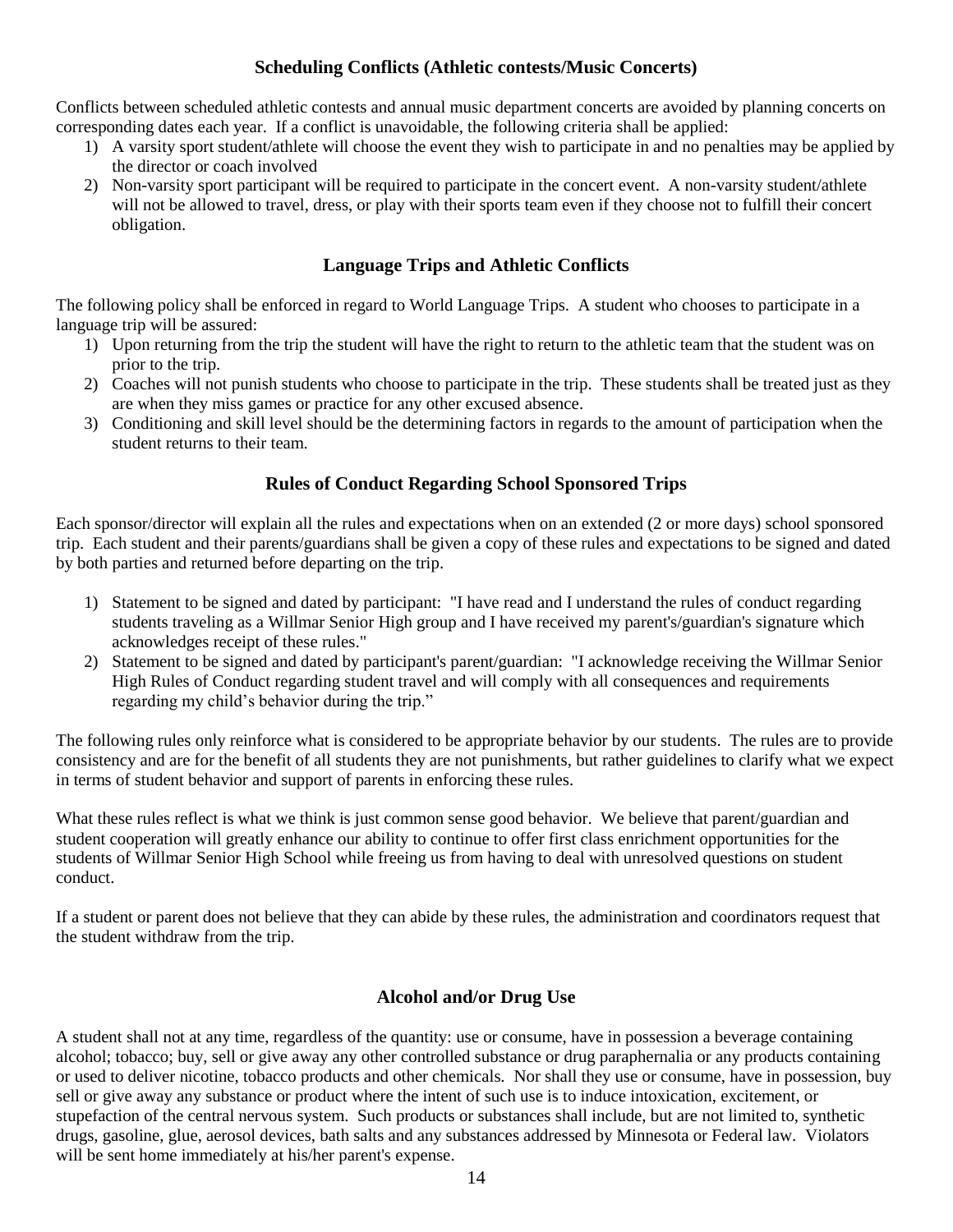## **Airplane/Bus/Hotel Behavior**

When groups travel, students should assume that all school and Minnesota State High School League rules still apply to them regardless of whether the group is at a location other than the school, at another location in the state, at a location out-of-state, or to another country.

The following rules also apply to students, as appropriate for the type of trip being taken. Obviously, not all trips away from the school will require overnight lodging or suitcases, etc.

- 1) Insubordinate behavior such as foul language, arguing with authorities, directors or chaperones, not following directions, etc. will result in the student being removed from participation and sent home at his/her parent's expense.
- 2) No student possession and/or use of alcohol, tobacco in any form, or any nonprescription drug (mood altering chemical) will be allowed. This includes possession or use of any of the above in hotel rooms or on buses or airplanes.
- 3) No pillows or blankets belonging to the hotel will be allowed out of the student's room at any time. Students are permitted to bring along their own pillows and/or blankets for use on the bus and should stay on the bus at all times. Hotel towels may be used at hotel swimming pools, as per hotel rules, but hotel towels, like any other kind of hotel property, may never be removed from the hotel grounds. Students who are found with hotel property in their possession will be required to reimburse the hotel for the value of the item(s).
- 4) When leaving on a trip involving overnight lodging, students shall agree to have suitcases searched prior to being loaded on the bus or being turned over to airline personnel. Further, every student going on the trip must submit to a cursory physical search of his/her person just prior to boarding the bus or airplane. Searches and personal checks will be conducted by chaperones who are the same sex as the students.
- 5) As described earlier, the physical presence of any contraband substance or item, including any form of drug paraphernalia, etc. will result in exclusion of the student from the trip. In addition, the following school rule will be applied when students return home: "Any student ejected from an athletic contest or other school event either at home or way, for drinking alcoholic beverage, use of drugs, vandalism, abusive language, or general misconduct will be indefinitely suspended from further school attendance. If the student is a participant in any extracurricular activity, the student will be suspended from one public performance in addition to the suspension."
- 6) The school will strictly enforce the eligibility rules of the Minnesota State High School League (MSHSL) as defined for students. (That information is explained in detail in a brochure distributed by the MSHSL.)
- 7) Students violating the rule on use/possession of mood altering chemicals will follow the regular procedures for being referred to building principals and the chemical awareness coordinator.

Adult chaperones, directors, advisors, and coaches are doing the group a great favor in offering to help with the trip. These persons bear significant responsibility and agree to interrupt their own sleep at night to check rooms. Chaperones will not be assigned to supervise group participants who are their own sons or daughters. They will agree to report any rules violations, inappropriate behavior, or illnesses to the director, advisor or coach immediately. All situations will be handled immediately or as quickly as possible with penalties for trip rule violations being invoked as soon as a violation is reported.

Because we understand how special chaperones are, and because we admire and appreciate them for their willingness to help our groups, we ask that our students are respectful and helpful to chaperones at all times. Any insubordination or rude behavior will result in the student being sent home from the trip at the parent's expense. The more we all do to make every trip experience positive, the happier we all are going to be.

## **Willmar Senior High Athletic Department Parent/Coach Communication**

Both parenting and coaching are extremely tough jobs. By establishing an understanding for each position, we are better able to accept the actions of the other and provide a better experience for the student athlete. As a parent, when your child becomes involved in a Willmar Senior High athletic program, you have a right to understand the expectations that are placed on your child. This begins with clear communication from the coach of your child's team.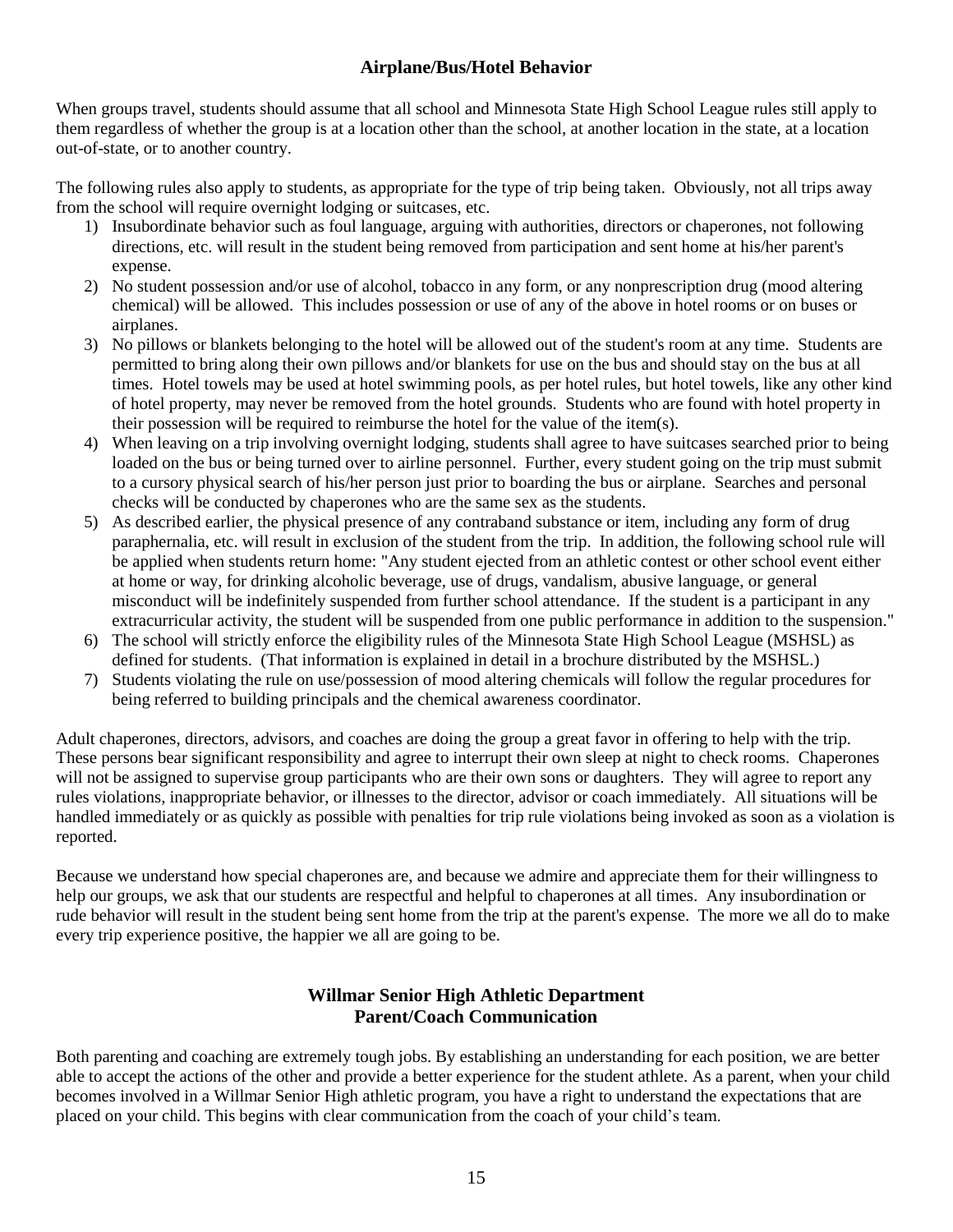## **Communication You Should Expect From Your Child's Coach**

- 1. The philosophy of the coach and program.
- 2. The members of the coaching staff specifically working with your child.
- 3. Expectations the coach has for your child and other team members.
- 4. Locations and times of all practices, contests and team functions.
- 5. Team requirements, such as fees, special equipment, off-season conditioning expectations and team rules.
- 6. Procedures to be followed should your child be injured during practice or a contest.
- 7. Discipline procedures that may result in the denial of your child's participation.

## **Communication Coaches Should Expect from Parents**

- 1. Concerns expressed directly to the coach.
- 2. Notification of any schedule conflicts well in advance.
- 3. Specific medical problems that could adversely impact your child's performance and/or safety.
- 4. Specific concerns should be directly communicated with the coach.

*As your child becomes involved in the athletic programs at Willmar Senior High, they will experience some of the greatest and most rewarding moments of their young lives. It is also vital to recognize and understand that there will be times when things do not go the way you or your child wish. At times such as these, discussion with your child's coach is encouraged.* 

## **Appropriate Concerns to Discuss with Coaches**

- 1. The treatment of your child mentally and/or physically.
- 2. Ways to help your child improve.
- 3. Concerns about the behavior of your child.
- 4. Family concerns that may have an impact on your child and subsequent athletic participation.

*It is very difficult to accept your child's not playing as much as you hope. Coaches are professionals. They make judgment decisions based on what they believe to be best for all members of a team. As you have seen from the list above, certain things can be and should be discussed with your child's coach. Other things, such as the following items, must always be left to the discretion of the coach.* 

## **Issues Not Appropriate to Discuss With Coaches**

- 1. Playing time
- 2. Team strategy
- 3. Play calling
- 4. Lineups
- 5. Substitutions
- 6. Other members of the team

## **Unacceptable Contact with Your Child's Coach**

- 1. Prior to and during team practice
- 2. Prior to and during any contest
- 3. Immediately following any contest or practice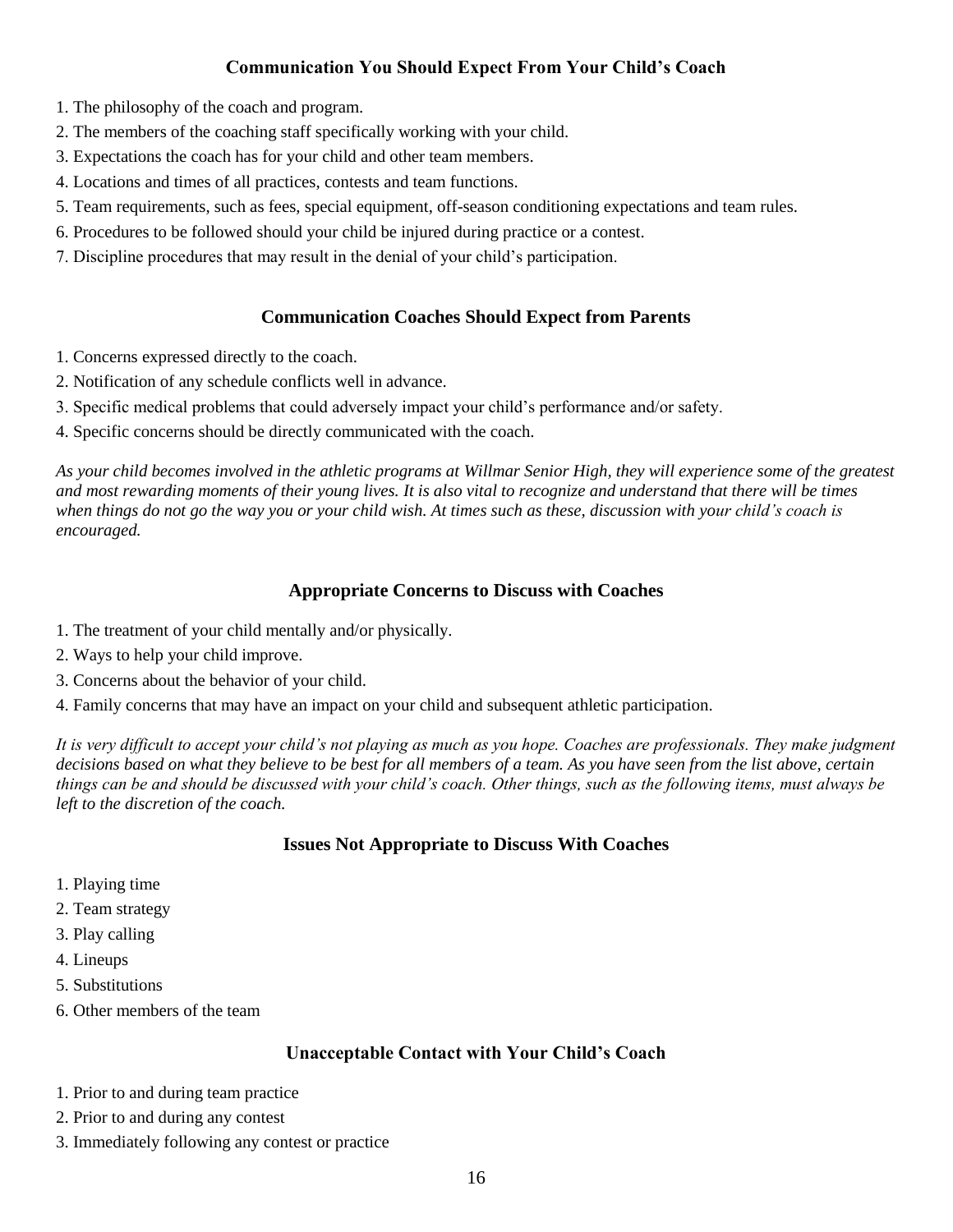These are typically either very busy times, or in the case of a contest, very emotional times for all parties involved. Things can and will be said that are not meant. Meetings of this nature do not promote resolution. There are situations that may require a conference between the coach and the parent. These are encouraged. It is important that both parties have a clear understanding of the others position. Any concerns brought to the AD or Principal will be referred back to the appropriate coach for an initial conference. When conferences are necessary, the following procedure and chain of command should be followed to promote an understanding.

### **If You Have a Concern to Discuss with a Coach this is the Procedure You Should Follow**

- 1. Initiate communication at an appropriate time with appropriate coach as your first step.
- 2. Call the coach first to set up an appointment.
- 3. If the coach cannot be reached, contact the Willmar Senior High Activities Director to assist.

4. If a satisfactory resolution was not reached, contact the Activities Director at Willmar Senior High and set up a meeting.

*Research indicates a student involved in an extracurricular activity has a greater chance of success during adulthood. Therefore, our programs have been established specifically for our student athletes. Many of the character traits required to be a successful participant are exactly those that will promote successful lives and careers after high school. We hope the information provided in this document makes both your child's experience and your experience with Willmar Senior High and its athletic programs less stressful and more enjoyable.*

### **Tips for Parents of Student/Athletes**

- 1) TEACH RESPECT FOR AUTHORITY. There will be times when you disagree with a coach or an official, but always remember they are trying to do their best.
- 2) BE SUPPORTIVE OF THE COACH/PROGRAM. When talking with your child about any coach, be supportive and positive about the decisions the coach is making. If there is a problem, speak directly with the coach about it.
- 3) GET TO KNOW THE COACH. Coaches can have a powerful influence on your child, take the time to attend all pre-season meetings and get to know the coach's expectations, philosophy, and guidelines for the season.
- 4) LET THE COACH DO THE COACHING. It is confusing for an athlete when they are hearing a different message from their parents. It may actually be affecting their participation if they are doing what you tell them and not what the coach expects.
- 5) SHOW UNCONDITIONAL LOVE. Let your child know that you love him/her whether they win or lose, whether they played in the game or not, and whether they played well or not.
- 6) LISTEN TO YOUR CHILD. Always take the time to listen and support your child, but remember to stay rational until you know the whole story. Keep winning and losing in proper perspective.
- 7) BE A POSITIVE ROLE MODEL. Take a good honest look at your actions and reactions in an athletic setting.
- 8) INSIST ON GOOD GRADES. Check on your child's grades frequently.
- 9) INSIST ON FOLLOWING THE RULES. Help lead your child to follow all MSHSL, WHS, and team rules. It is your duty to hold them accountable and report any violations to the head coach.
- 10) NO EXCUSES. Do not offer excuses if your child is not participating as much as you would like or if they are not at the level you would like.

### **Program Evaluation**

Parents and student/athletes will have an opportunity at the end of their season to fill out a brief online survey evaluating the program. We encourage participation in this as a way to continue to grow and develop our athletic programs. Survey results will be used to better our programs for everyone involved, not for disciplinary action.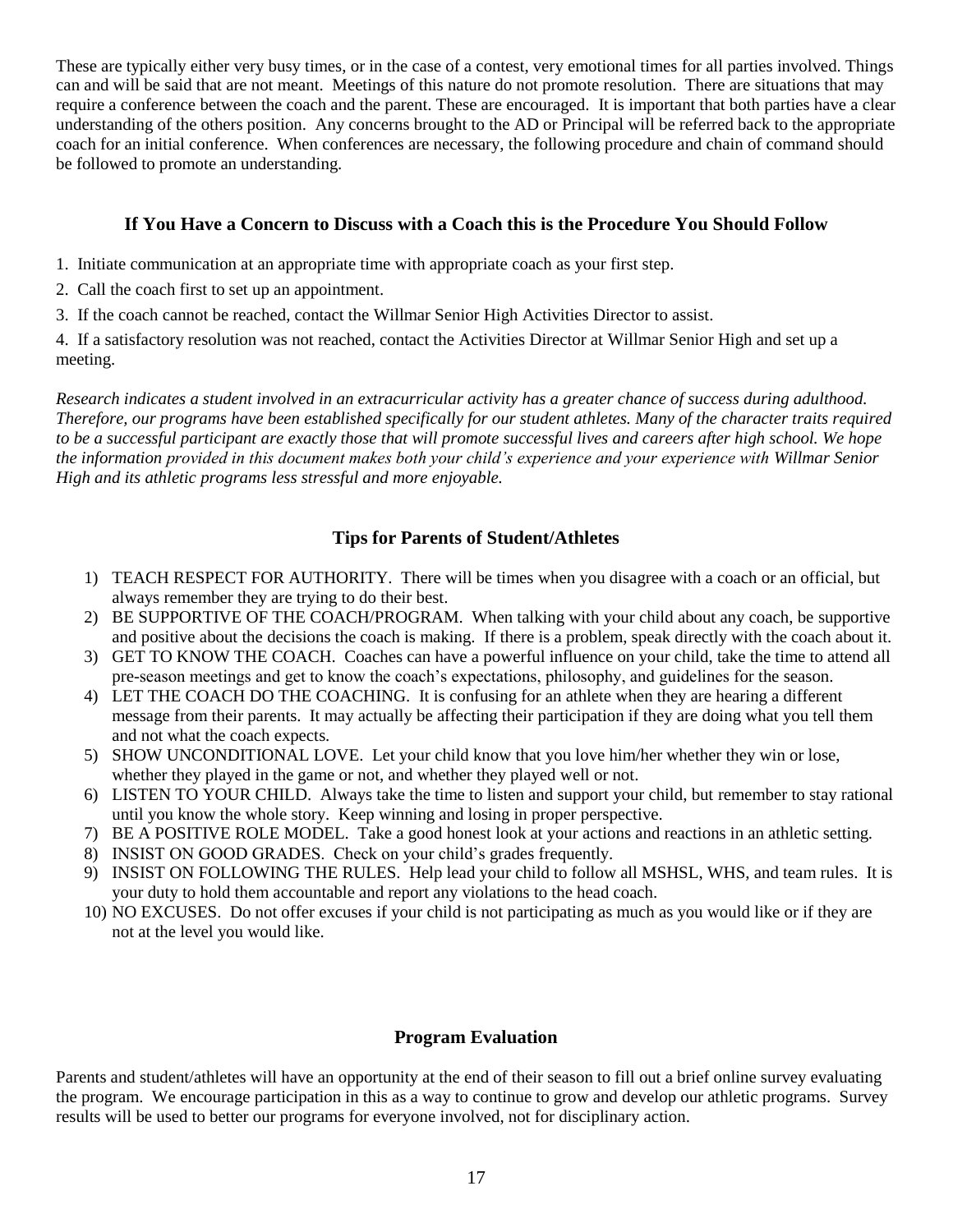## **NCAA ELIGIBILITY CENTER (formerly NCAA Clearinghouse)**

If you are planning to play college athletics at a Division I or Division II school, the NCAA Initial Eligibility Clearing House must certify you. Eligibility requirements are based on a 2.0 GPA in 16 core classes for D-I, 14 core classes for D-2 and an 18 ACT score. Application may be made online at: **www.ncaaclearinghouse.net**. Currently D-I & D-II rules do not apply to Division III colleges. For information on initial eligibility and eligibility of students with learning disabilities contact the Guidance Office.

### **MSHSL CONTEST BEHAVIOR EXPECTATIONS**

- Respect the American flag and the National Anthem.
- Spectators must wear clothing that covers the entire torso. Those who do not comply or who wear clothing that is vulgar, obscene or that in some other way inappropriate, as determined by school/tournament personnel, will be removed from the arena/stadium if they do not cooperate with this behavior expectation.
- The use of appropriate language is expected at all times. Profanity, negative chants, booing, trash talk, name calling, personal attacks or other acts of disrespect are unacceptable and must be immediately addressed by school and/or tournament administrators.
- Respect the game/contest. Under no condition shall anyone other than the members of the official squad enter the playing surface. No one may interfere with the contest in any way.
- Hand held signs, which do not obstruct the view of others, will be permitted provided they are in good taste. Signs, message boards, "white" boards or other similar items contest/tournament officials deem to be in poor taste will be removed.
- Artificial noise makers (i.e. megaphones, cowbells, sirens, whistles, thunder sticks, and other similar items) are not allowed.
- Laser lights are strictly prohibited.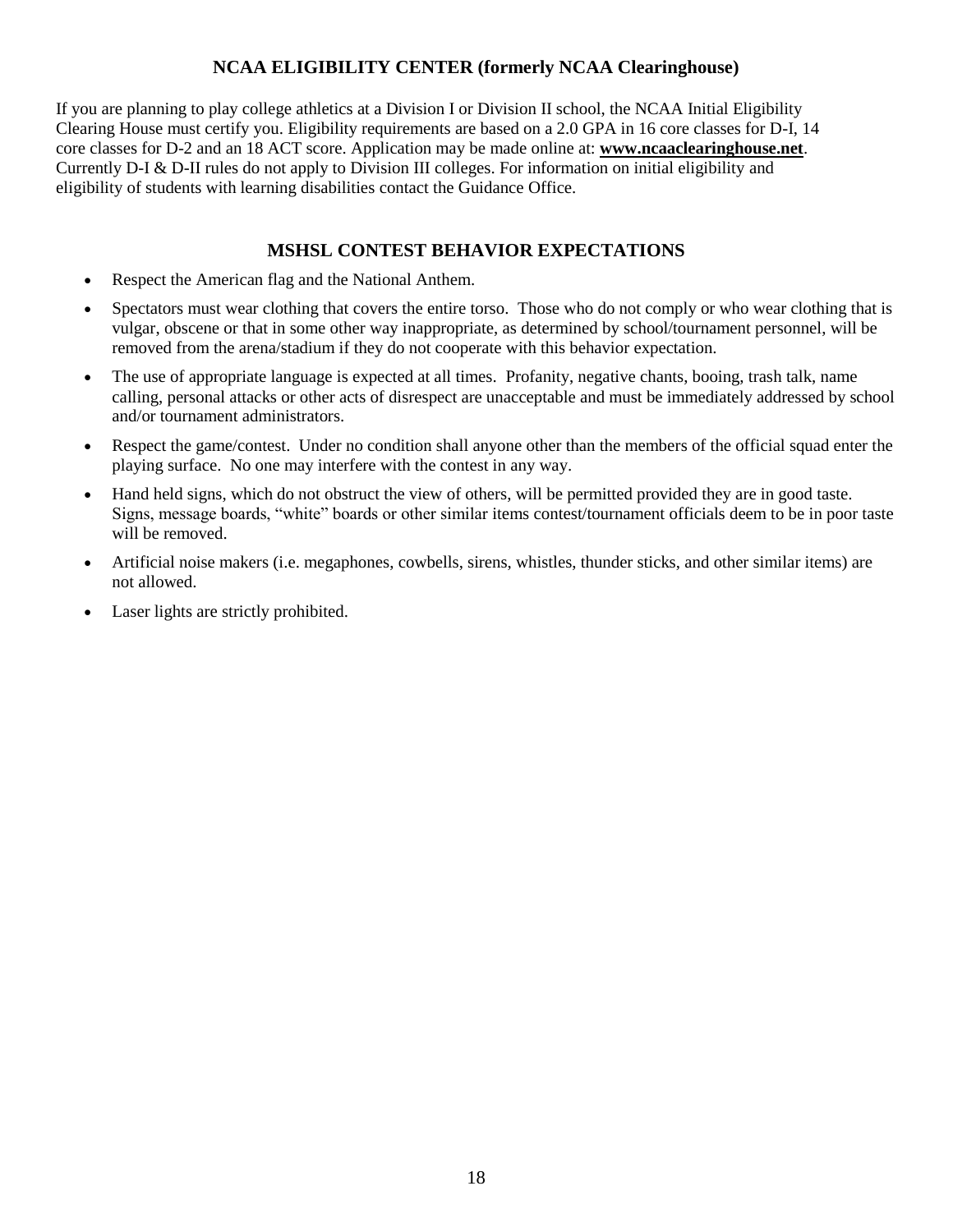## **Social Media Expectations**

Student/athletes and staff members are asked to use discretion when participating in social networking avenues. For good or for bad; you are always "on the clock" when it comes to representing Willmar High School and yourself.

Student/athletes are representatives of Willmar Activities and are in the public eye more so than other students. Assume anything you post on your personal account could be read by Willmar school staff, teammates, classmates, opposing teams, recruits, alumni, parents or other family members, media members, a current employer, future employers or coaches, and law enforcement personnel.

### **What is Social Media?**

 Social media connects people in various corners of the world, helping to build relationships through social interacting using highly accessible communication techniques including but not limited to: Twitter, Facebook, YouTube, Snapchat, Vimeo, Instagram, Tumblr, LinkedIn, MySpace, Flickr, Foursquare and blogs.

### **Best Practices:**

- Remember the Internet is permanent. Once it is posted it is out there to be found.
- Avoid posting offensive or inappropriate language, pictures, videos or comments
- Ensure content posted on these sites does not depict inappropriate or illegal activities
- Don't post anything you wouldn't say in a public forum when representing Willmar school or anything you wouldn't say in a media interview
- Be in the right state of mind when you make a post don't post when angry, upset, or your judgment is impaired in any way
- Check your privacy settings. It is recommended that the strongest security settings be used
- Never post your home address, local address, phone number(s), birth date or other personal information. Additionally don't post your "location" on Facebook and Twitter
- Understand that anything posted online is available to anyone in the world any content placed online becomes the property of the site(s) and is completely out of your control the moment it is placed online, even if you limit access to your page or account
- Ensure any information placed online does not violate MSHSL, Activities Department or WPS codes of conduct
- Do not comment on athlete injuries, rosters, playbooks, officiating or any other team information that should be kept confidential
- Do not comment on opponents, coaches, teammates or anything else that could put Willmar Activities, your team or you in a bad light
- **Student/athletes could face discipline and even dismissal for violations of team, department, school or MSHSL policies**

### **Did you know?**

- Many colleges and businesses will research your profile if you are applying for college or a job
- College coaches research your PARENTS online profile while recruiting you to see if they want your parents in their program